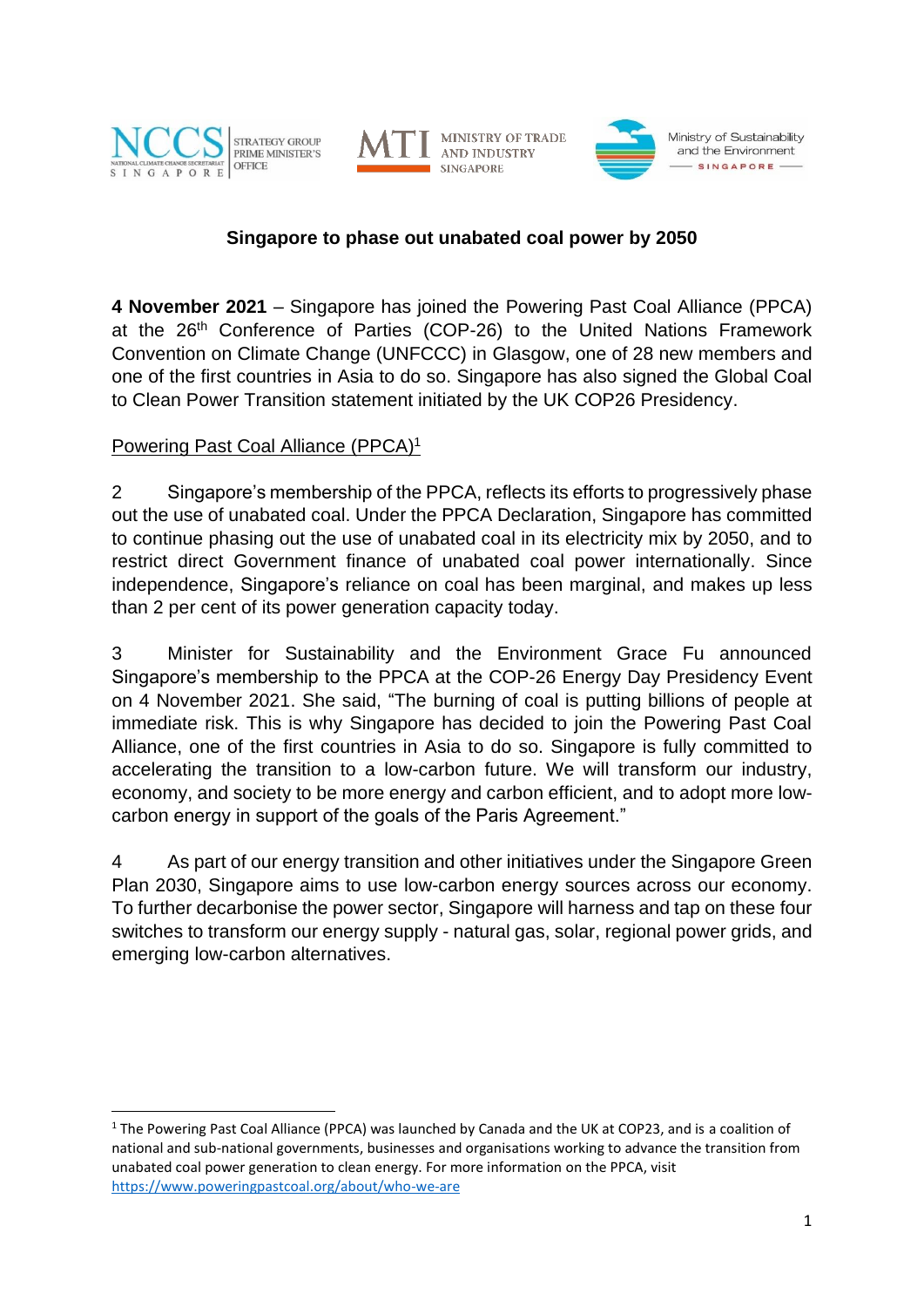# B) Global Coal to Clean Power Transition

5 In addition to its membership in the PPCA, Singapore has signed the Global Coal to Clean Power transition statement. This is a commitment to international efforts and collaboration to shift away from unabated coal power generation in the 2040s (or as soon as possible thereafter), cease issuances of new permits, and end direct Government support for new unabated coal-fired power generation projects worldwide. The Global Coal to Clean Power Transition statement was initiated by the UK COP-26 Presidency as a declaration to accelerate international momentum for global energy transition.

6 Although Singapore is a small city-state with limited options to deploy renewable energy at scale, our commitment to phase out coal complements our plans to transition to a low-carbon future, set out under the Long-Term Low-Emissions Development Strategy (LEDS).

7 Effective international cooperation is needed to tackle climate change, a complex global challenge, and every country must do its part. Singapore seeks to work with international and regional partners to enable effective collaborations, strengthen consensus and in turn galvanise collective global climate action.

|                                    |  |  |  |  |  |  |  | Annex A Transcript of Video Message by Minister Grace Fu's announcing |
|------------------------------------|--|--|--|--|--|--|--|-----------------------------------------------------------------------|
| Singapore's membership to the PPCA |  |  |  |  |  |  |  |                                                                       |

- *Annex B Factsheet for Singapore's Long-Term Low-Emissions Development Strategy*
- *Annex C Singapore Green Plan 2030*

# # #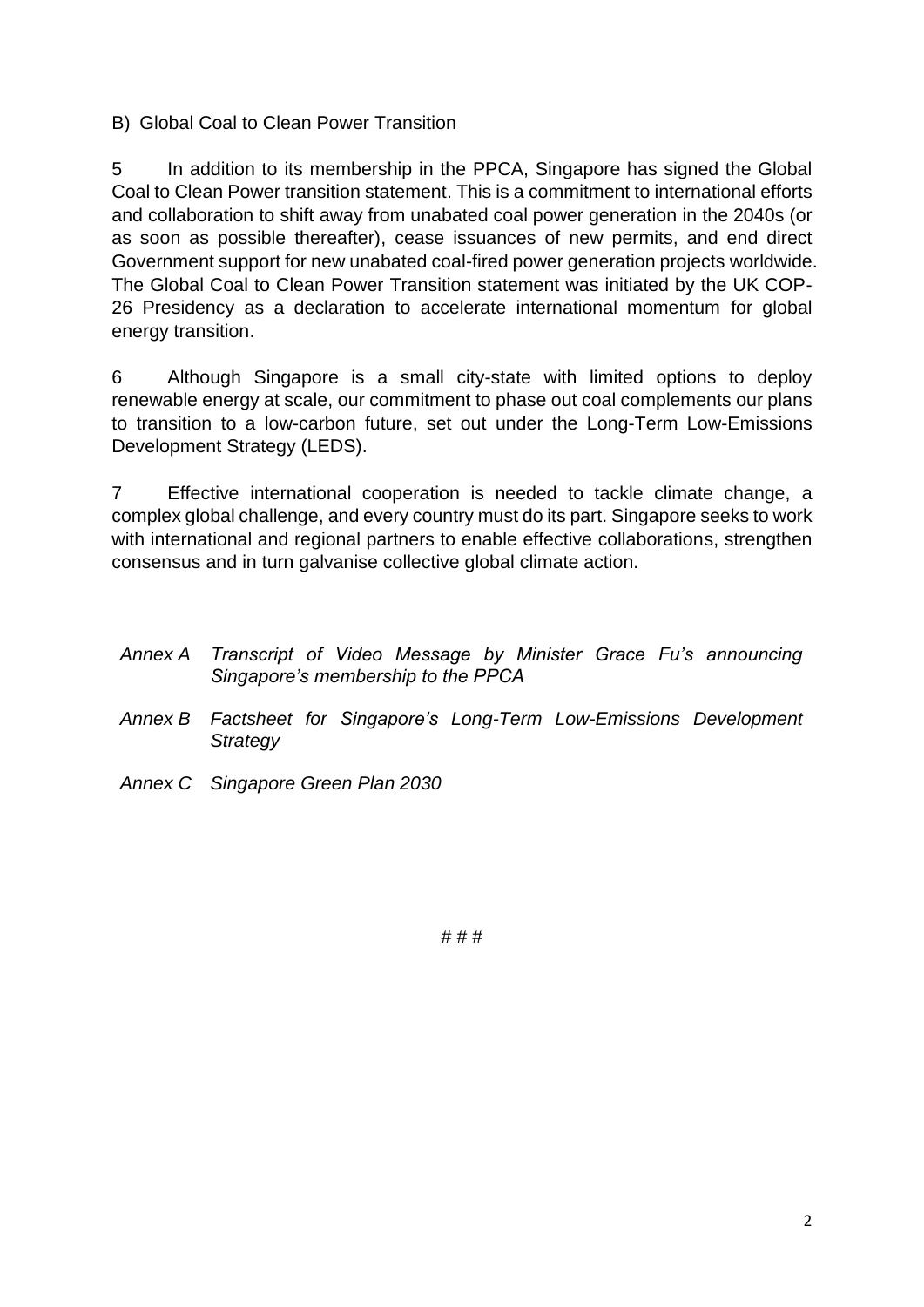## **For media enquiries, please contact:**

National Climate Change Secretariat Mr Wong Ruqin Assistant Director, Corporate Communications Division Tel: 9322 0694 E-mail: wong\_ruqin@pmo.gov.sg

Ministry of Trade and Industry Ms Naadiah Badib Assistant Director, Communications and Engagement Division Tel: 6332 5083 E-mail: Naadiah\_Badib@mti.gov.sg

Ministry of Sustainability and the Environment Ms Joanna Wong Senior Executive, Communications & 3P Partnership Tel: 9296 6797 E-mail: joanna\_wong@mse.gov.sg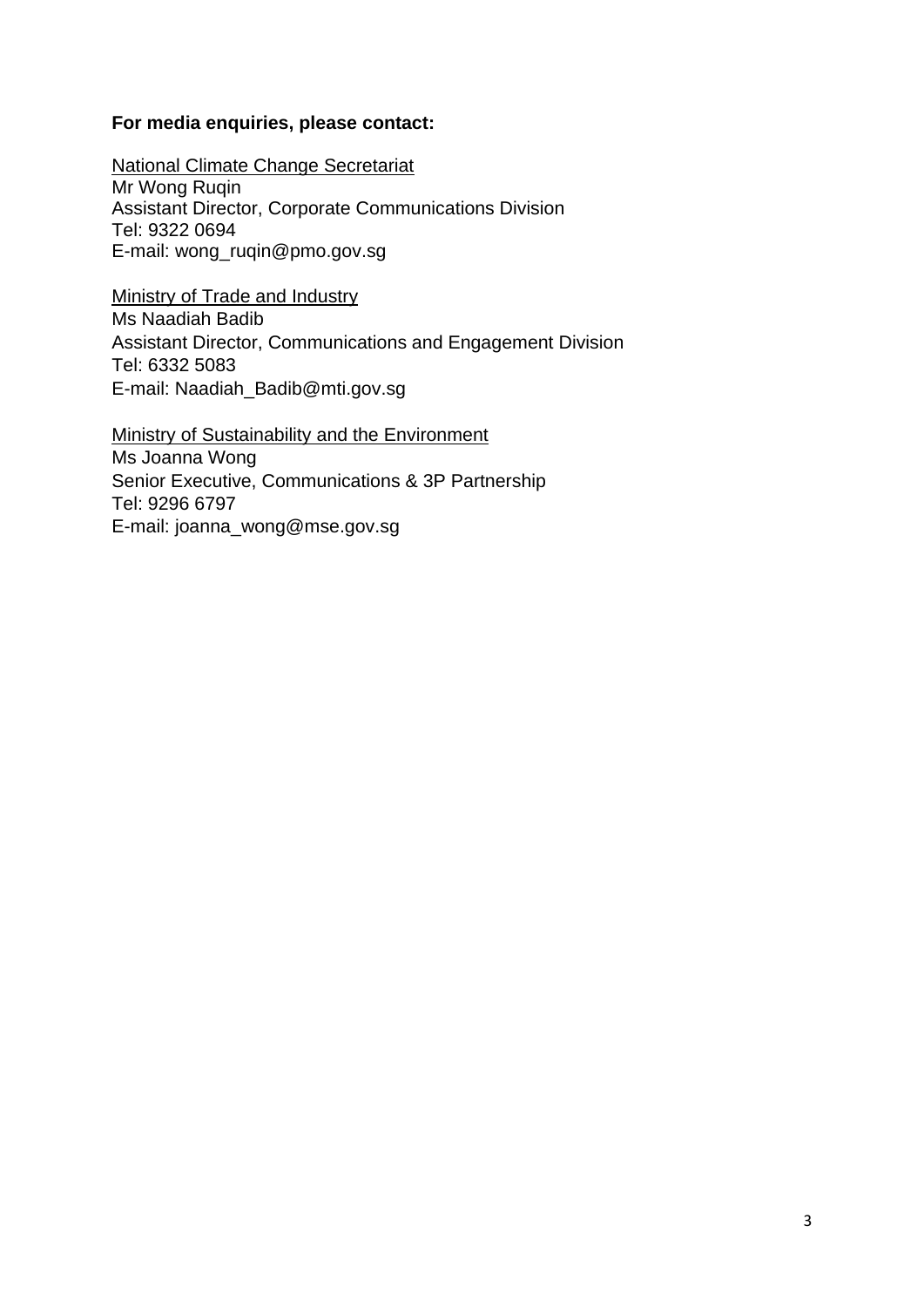## **TRANSCRIPT OF VIDEO MESSAGE BY MINISTER GRACE FU ANNOUNCING SINGAPORE'S MEMBERSHIP TO THE POWERING PAST COAL ALLIANCE (PPCA)**

*Scheduled for broadcast at the COP26 Energy Day Presidency Event, 4 Nov, 2355HRS (Singapore Time)*

Partners of the Powering Past Coal Alliance, Greetings from Singapore.

It is clear to all of us that the burning of coal is putting billions of people at immediate risk. This is why Singapore has decided to join the Powering Past Coal Alliance today, one of the first countries in Asia to do so.

2 Singapore's membership to the PPCA expresses our long-term commitment to clean energy and tangible climate action. We have been an early mover in the shift away from coal. The fact is that our reliance on coal has been marginal since the day of our independence in the 1960s. Since the start of the century, we shifted almost entirely to cleaner natural gas for power generation. Today, coal makes up less than 2% of Singapore's power generation capacity.

3 We intend to do better. As part of our energy reset, we are putting solar panels on our rooftops and reservoirs. As a small-island nation, we have limited options to deploy renewable energy at scale. We are pursuing the importation of clean energy, and investing in clean energy R&D, such as hydrogen. We are fully committed to accelerate the transition to a low-carbon future in support of the goals of the Paris Agreement.

4 We will continue to nurture the growth of our clean energy companies. This will also support the energy transition for the countries in our region and contribute to new economic opportunities. We are working with financial institutions to develop a vibrant green finance ecosystem to support Asia's transition towards greater sustainability.

5 Through this Alliance, we look forward to forging new collaborations and contributing to global climate action. We look forward to working with you closely.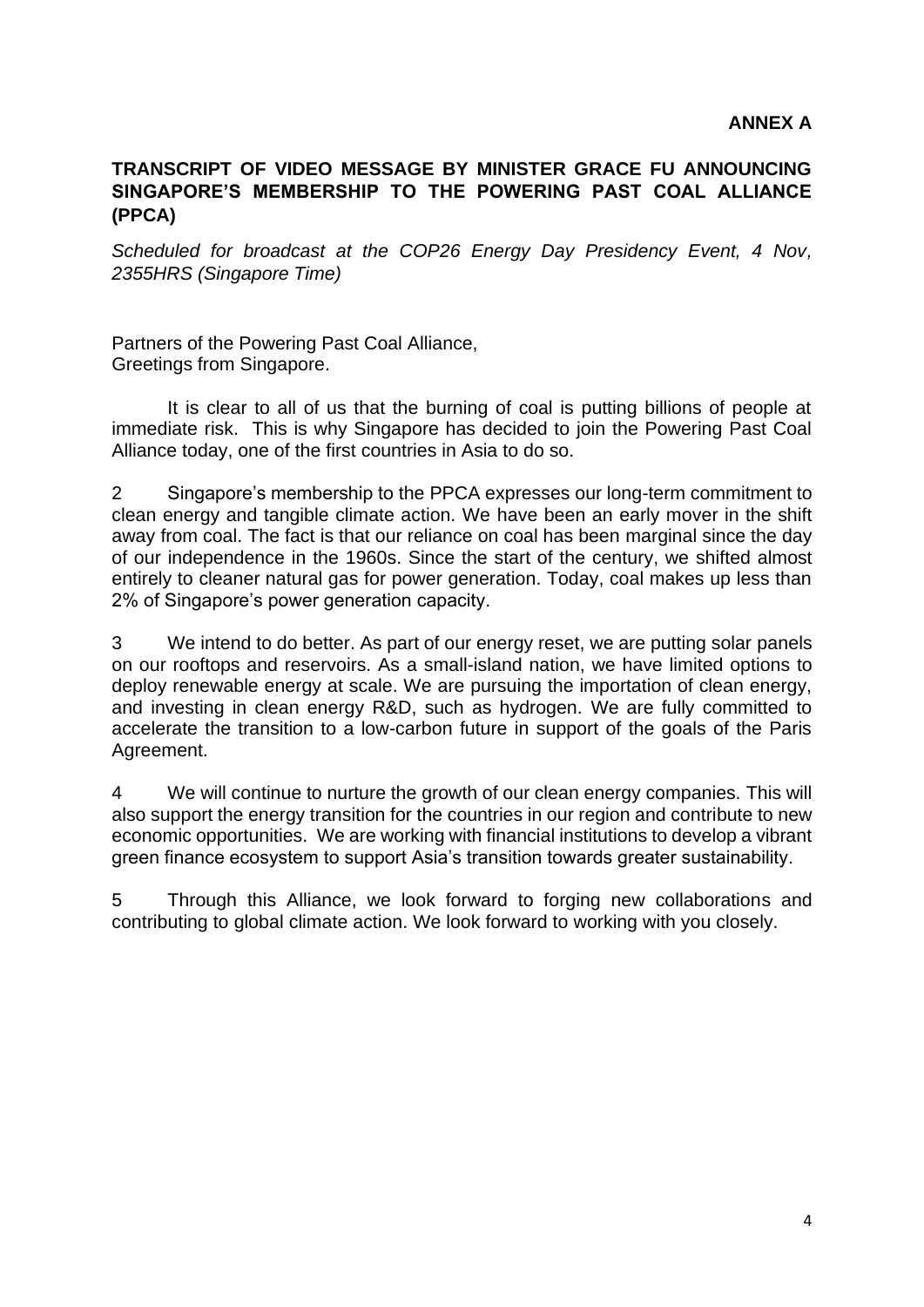## **FACTSHEET FOR SINGAPORE'S LONG-TERM LOW-EMISSIONS DEVELOPMENT STRATEGY**

1. On 31 March 2020, Singapore submitted its Long-Term Low-Emissions Development Strategy (LEDS) to the United Nations Framework Convention on Climate Change (UNFCCC).

2. Singapore's LEDS sets out our aspiration to halve our emissions from its peak to 33MtCO2e by 2050, with a view to achieving net zero emissions as soon as viable in the second half of the century.

3. Singapore will take concrete actions across all sectors to facilitate the lowcarbon transition, building on our long-standing emphasis on sustainable development. The Government's strategy to achieve our LEDS aspiration will have three thrusts.

- a. Transformations in industry, economy and society, e.g. more renewable energy, greater energy efficiency, reducing energy consumption;
- b. Adoption of advanced low-carbon technologies, e.g. carbon capture, utilisation and storage (CCUS), use of low-carbon hydrogen; and
- c. Effective international collaboration, e.g. international climate action, regional power grids, market-based mechanisms.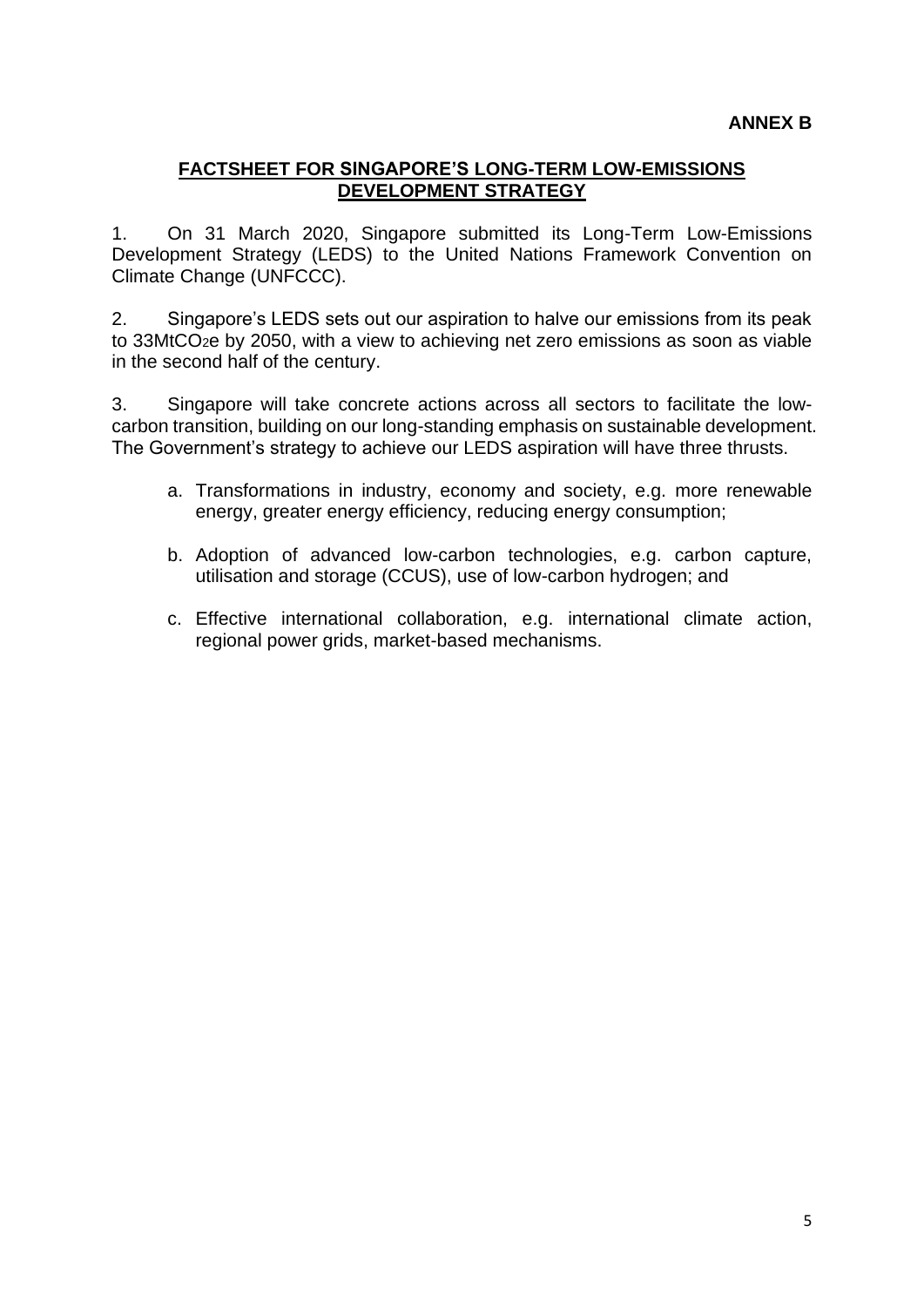## **Infographic: Charting Singapore's Low-Carbon Future**

**MITIGATION** 

**BUILDINGS** 

80% green<br>buildings by 2030

**Super Low Energy** 

Initial rate of S\$5/tCO<sub>2</sub>e > S\$10-S\$15/tCO<sub>2</sub>e by 2030

**HOUSEHOLDS** 

ndatory Energy

**Labelling Sche** 

Performance

**Green Town** 

Programme

Minimum Energy

**WASTE & WATER** 

Circular econom

approach

**O** Waste

**C** Recycling

**C** Energy efficiency<br>of desalination and

ed water tre

**Transformations in Industry, Economy, Society** 

**TRANSPORT** 

Zero private vehicle

9 in 10 peak period<br>journeys on "Walk-<br>Cycle-Ride" by 2040

**Adoption of Advanced Low-Carbon Technologies** 

**Cleaner vehicles** 

by 2040

### **Charting Singapore's Low-Carbon Future**

POWER<br>GENERATION

At least 2 GWn of

Low-carbon

**C** Energy efficiency

solar energy by 2030

low-carbon hydrogen

market-based mechanisms

**INDUSTRY** 

System-lew

Low-carbon

colution

**CARBON TAX** 

**C** Energy efficiency

logie

e.g. Carbon capture, utilisation and storage, use of

e.g. International climate action, regional power grids,

躙

**Effective International Collaboration** 



**Enhanced 2030 Nationally Determined Contribution (NDC)** 

**Peak emissions at** 



**Based on current projections,** this will allow us to achieve a 36% reduction in emissions < **Intensity from 2005 levels** by 2030.

## **ADAPTATION**



**Coastal Protection, Water Resources & Drainage** Protecting our coastline from sea level rise Ensuring water resilience, holistic stormwater



**Biodiversity & Greenery** Strengthening resilience of our biodiversity and ecosystems

management, and flood protection



**Public Health & Food Security** Strengthening resilience in public health and our food supply

**Buildings & Infrastructure** 

Keeping our buildings and

infrastructure safe



Ra AFR RE



### Network Infrastructure

Keeping our essential services. including transport and network infrastructure, running well







**Long-Term Low-Emissions Development Strategy (LEDS)** 

**Halve emissions from** its peak to

# MtCO<sub>2</sub>e by 2050 & net zero

emissions as soon as vlable in the second half of the century

For more details on Singapore's LEDS, please refer to this link.